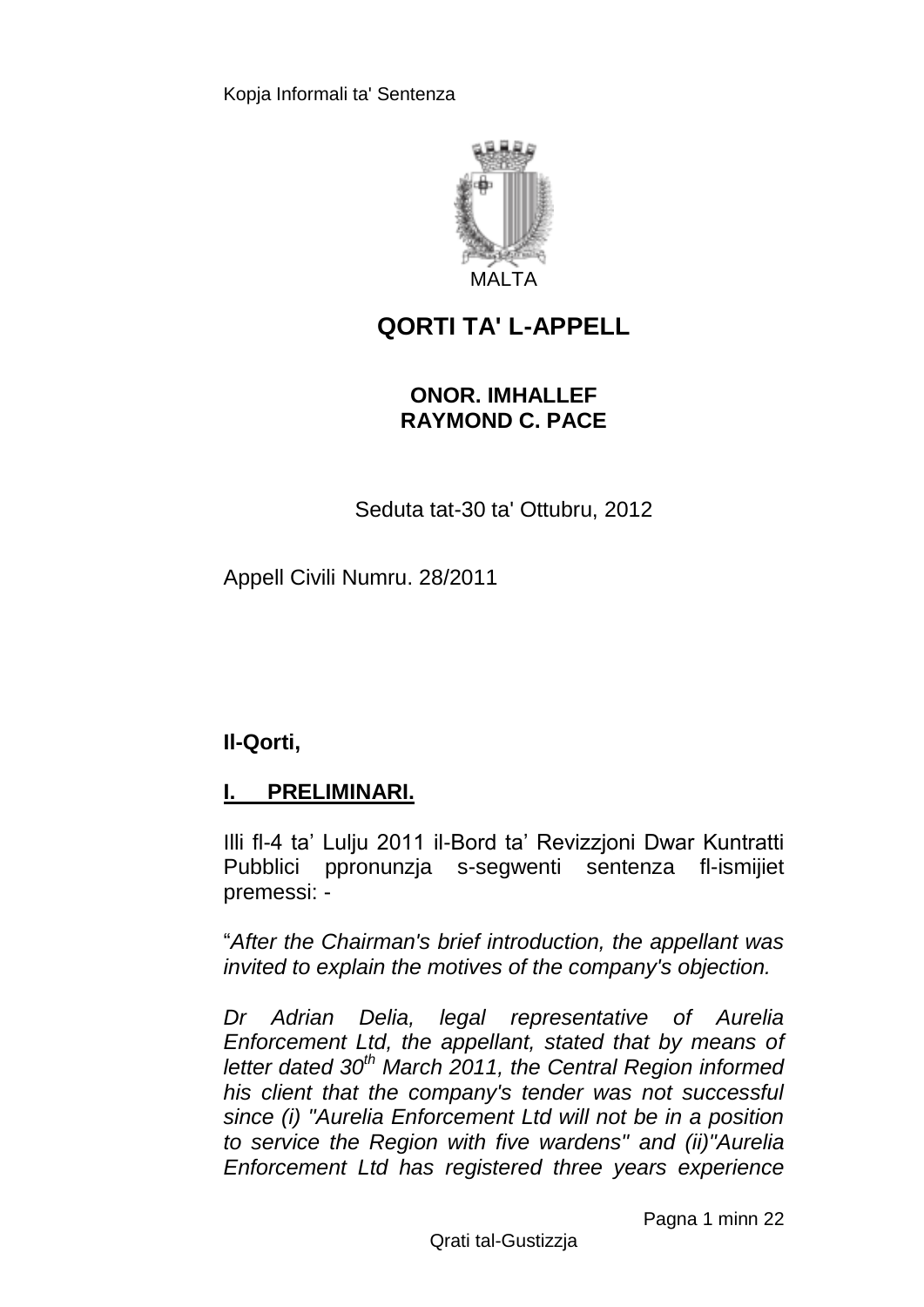*when the said tender document requires a minimum of five years experience"*

*Aurelia Enforcement Ltd will not be in a position to service the Region with five wardens*

*Dr Delia made the following submissions:*

*i. contrary to what the evaluation board stated, his client did not indicate that the company would render the service requested in the tender with five wardens;*

*ii. this tender referred to the provision of local warden services to cover a whole region and that entailed the engagement of a number of local wardens, who had to be in possession of a specific licence which took a period of time to obtain;*

*iii.* his client had up till then provided limited warden *services, i.e. only to Floriana and Marsa local councils, and therefore one should not expect his client to employ say, 30 wardens, prior to being awarded the tender and thus leaving this workforce idle until such time when, and only if, the company would be awarded the tender;*

*iv. the tender document itself did not require this - as stated in (iii) above - from the bidder; and*

*v. his client had indicated two ways or a mixture of both as to how to obtain the number of local wardens required for this contract, namely via a 'transfer of business' or 'the submission of a call for applications'.*

*Aurelia Enforcement Ltd has registered three years experience when the said tender document requires a minimum of five years experience*

*Dr Delia made the following remarks:-*

*a. it was not correct that his client did not register five years experience and it was equally incorrect to state that*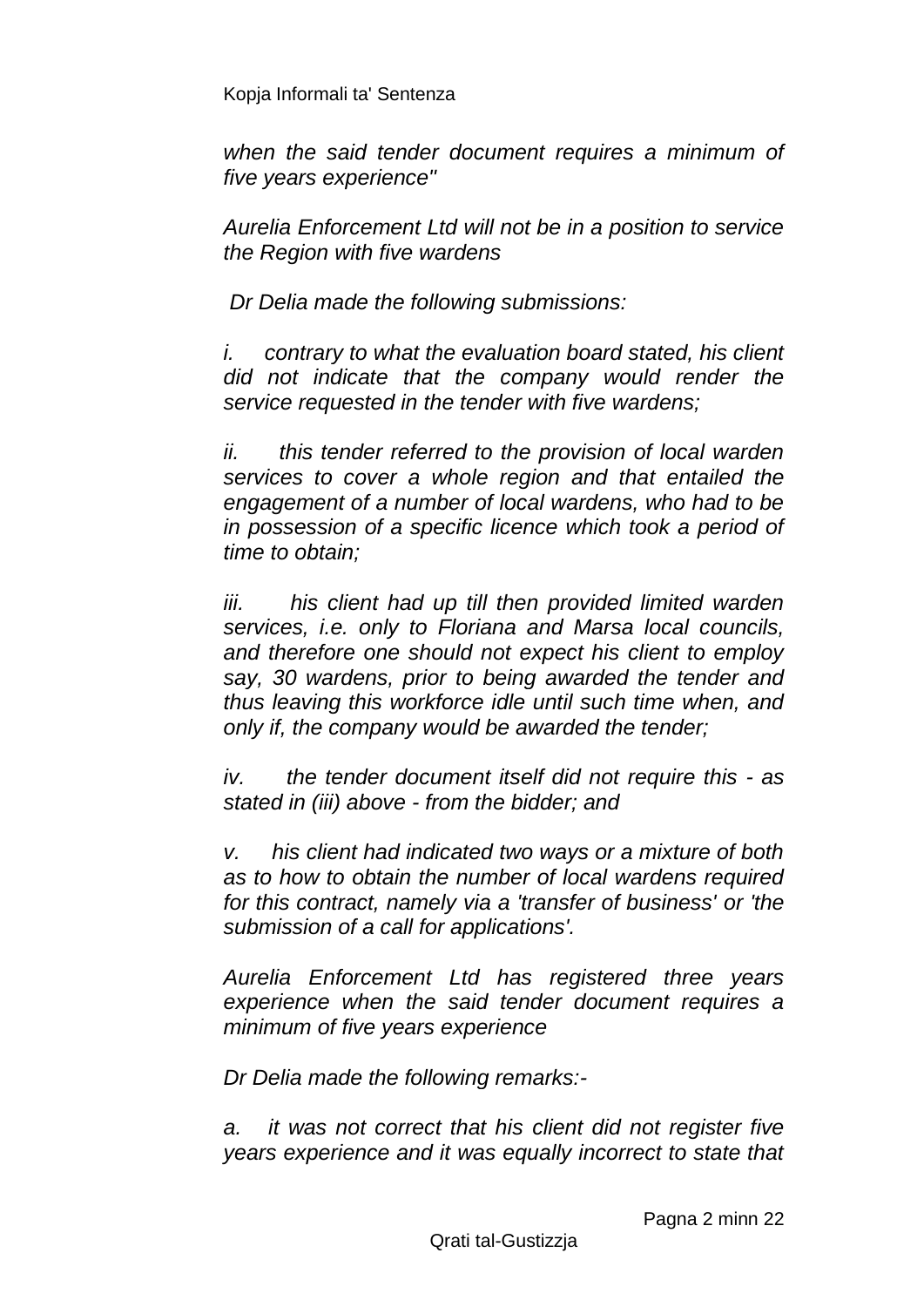*the tender document required a minimum of five years experience;*

*b. Clause 12 of the 'Instructions to Tenderers' under 'Award' provided as follows:*

*"It is the intention of the Region to award the Contract on the basis of the cheapest and administratively compliant tender, having regard to the extent of compliance with the conditions specified in the tender documents and also the level of prices quoted; provided that the tender has been submitted in accordance with the requirements of the Tender Documents. Quality Standards, experience and track record (minimum 5 years), work plan proposed, company set up and conditions of work of employees, organizational capabilities and professionalism will be taken into consideration and will be the basis of the award."*

*This provision was rather ambiguous with regard to whether the award was to be made according to the lowest price or on the basis of the most economically advantageous tender (MEAT) and, in fact, the appellant had challenged this by filing a judicial protest and, consequently, the Public Contracts Review Board held that prima facie the claims made by his client did not subsist, however the Public Contracts Review Board added that needless "to say that this Board would be concerned if such addenda could lead to a lack of level playing amongst participating tenderers giving certain advantages to one or more bidder but not to all such tenderers".*

*c. the 'selection criteria' and the 'reasons for award' were separate and distinct such that the 'selection criteria' referred to mandatory requirements which had to be satisfied whereas the 'reasons for award' referred to the basis on which the award would be made but the 'reasons for award' could not lead to exclusion;*

*d. the minimum 5 year experience requirement was not mentioned anywhere else except under the 'award criteria'*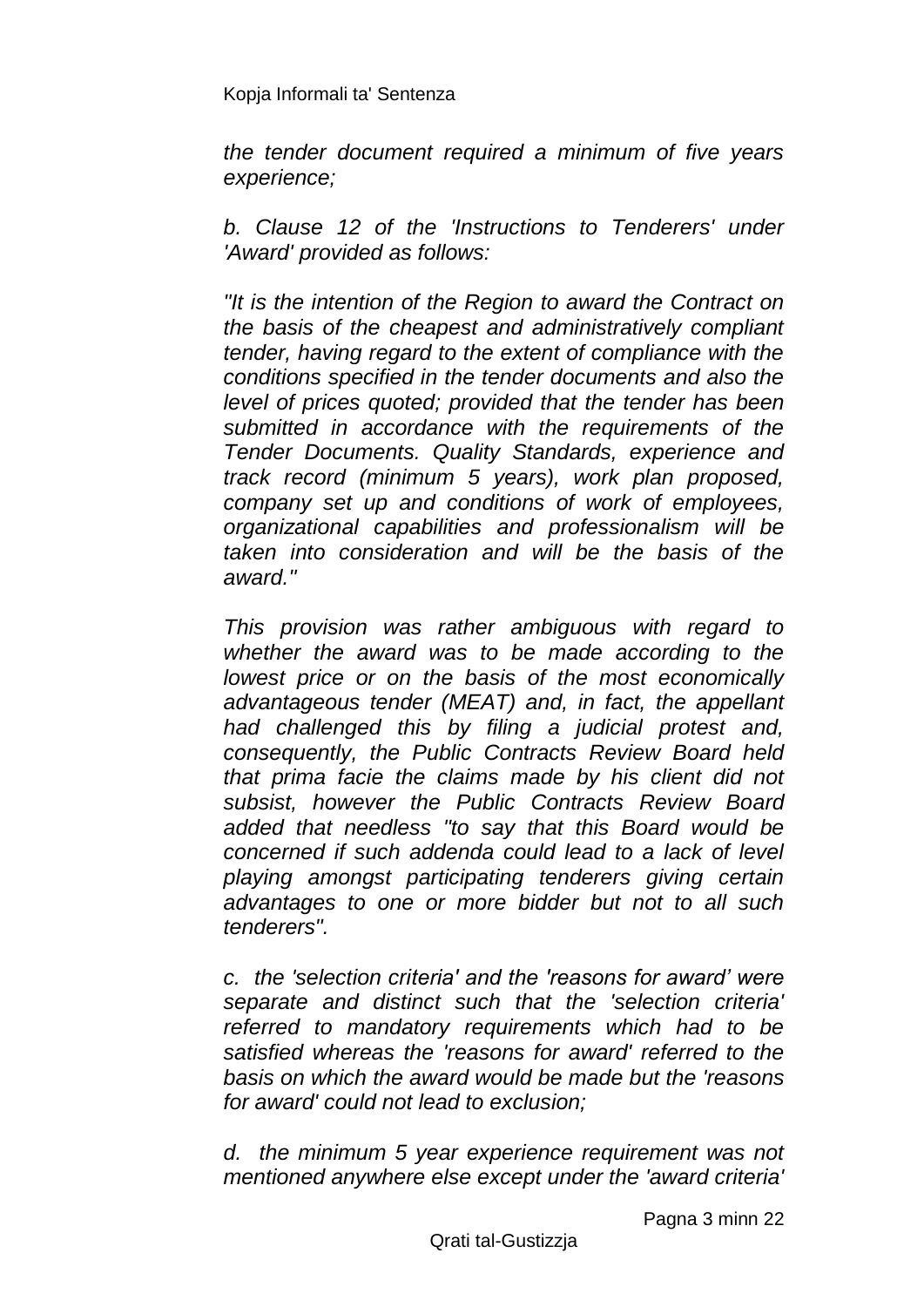*and, as a consequence, his client should not have been excluded at 'award stage' but, if anything, at the 'selection stage' which preceded the award stage;*

*e. having said that, his client, the appellant company, still satisfied the 5 year experience requirement by having provided its services to Malta Drydocks from 2003 to 2010, Motherwell Bridge Malta Ltd from 2006 to 2010 and Wasteserv (Malta) Limited from 2004 to 2010;*

*f. Reg. 52 (2) (a) of the Public Procurement Regulations made a distinction between works and services such that it stipulated that, in the case of certain services, 3 years experience was required whereas, in the case of works, 5 years experience were required;*

*g. the technical evaluation was to be carried out only on the basis of 'selection criteria' whereas the 'award' was to be made on the basis of price from among technically compliant bidders, however, under Clause 12 'award' there was included the 5 year experience requirement which, if anything, should have featured as a 'selection' criterion rather than an 'award' criterion.*

*Dr Keith Green, legal representative of the Central Region, made the following submissions:-*

*i. the tender was issued for a very specific purpose, namely the provision of a local warden service which had to do with public order so much so that these services were previously rendered by the Police force;*

*ii. Clause 12 was only one of the provisions of the tender document because there were also the general and specific conditions which amply described the kind of services that were being requested;*

*iii. the appellant company seemed to imply that the adjudication should move straight on to envelope 3, 'the award', but before that the tenders had to be certified administratively and technically compliant, i.e. envelope 2 stage, at which stage the appellant was found deficient;*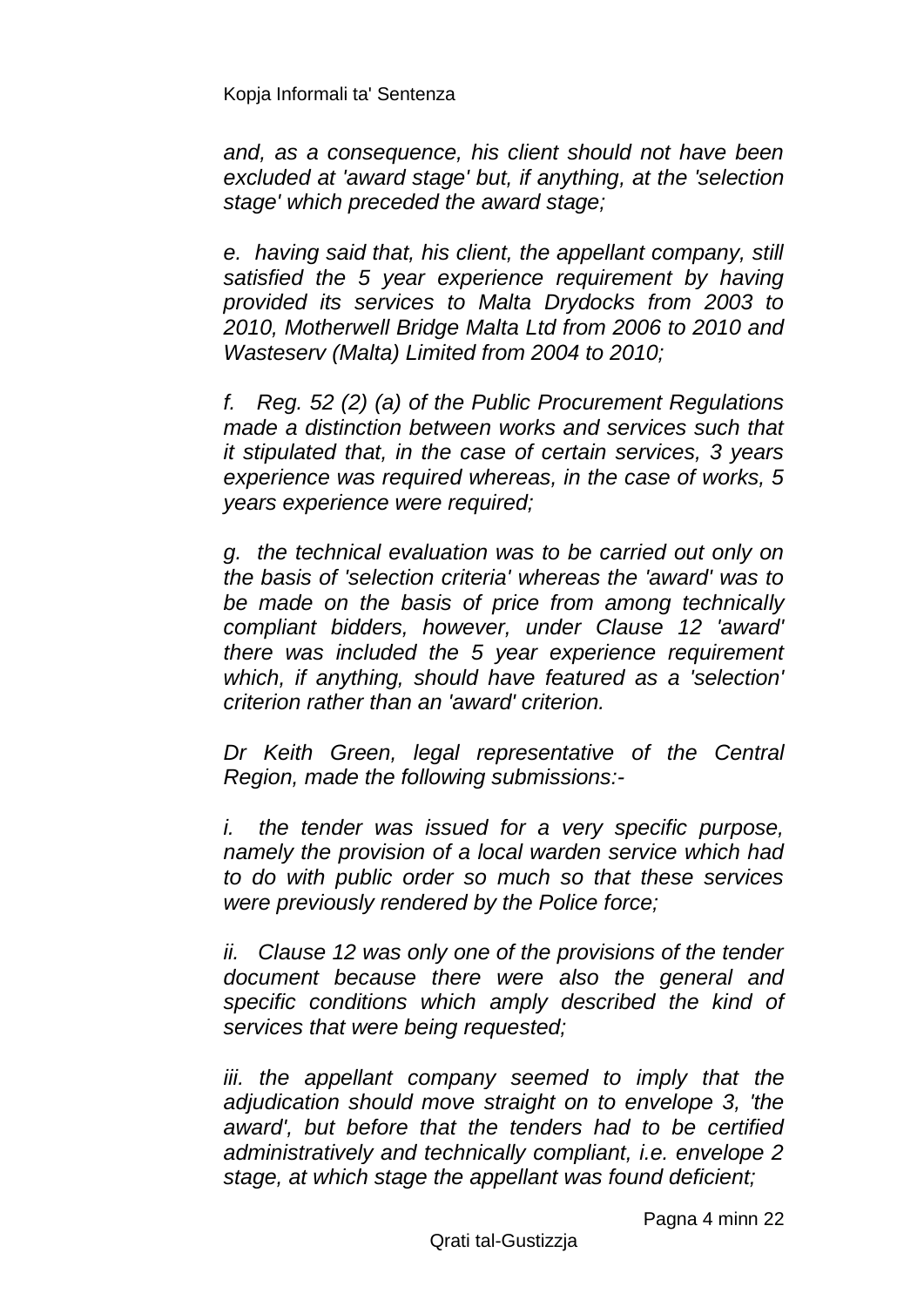*iv. the European Court of Justice (ECJ) had held that the contracting authority had the right to ensure that the participating bidders were administratively and technically compliant -the award would follow later - and it was at that stage that the appellant failed to progress because the company did not possess the required experience and it did not have sufficient resources as far as local wardens were concerned to execute the contract;*

*v. the appellant had four full-time and one part-time local wardens and although the company was indicating that it could make use of the licensed wardens already available on the market, the appellant failed to provide any assurance that any of the licenced wardens had actually committed themselves to work for him;*

*vi. although the tender document did not indicate the number of wardens required, at Annex 6 (page 55) it did indicate the minimum requirement of 796 hours per week, which, when divided by 40 hours - as per collective agreement for local wardens - worked out at 20 wardens whereas the appellant had only 4 full-time and 1 part-time wardens and, as a consequence, the appellant was far from having the required resources to service the minimum requirements of this tender as the company had declared in its tender submission;*

*vii. as to the appellant's claim that the tenderer should not be expected to engage a large number of wardens in the hope that the company would use them on a contract which might be awarded to it, one should note that in its tender submission the appellant company had declared that it would be ready to start the service the day after being awarded the tender when one was aware that it took a number of months for a person to obtain a local warden licence;*

*viii. the 'Arriva' and 'Palumbo' cases cited by the appellant's representative in his letter of objection were completely different cases from the one under review;*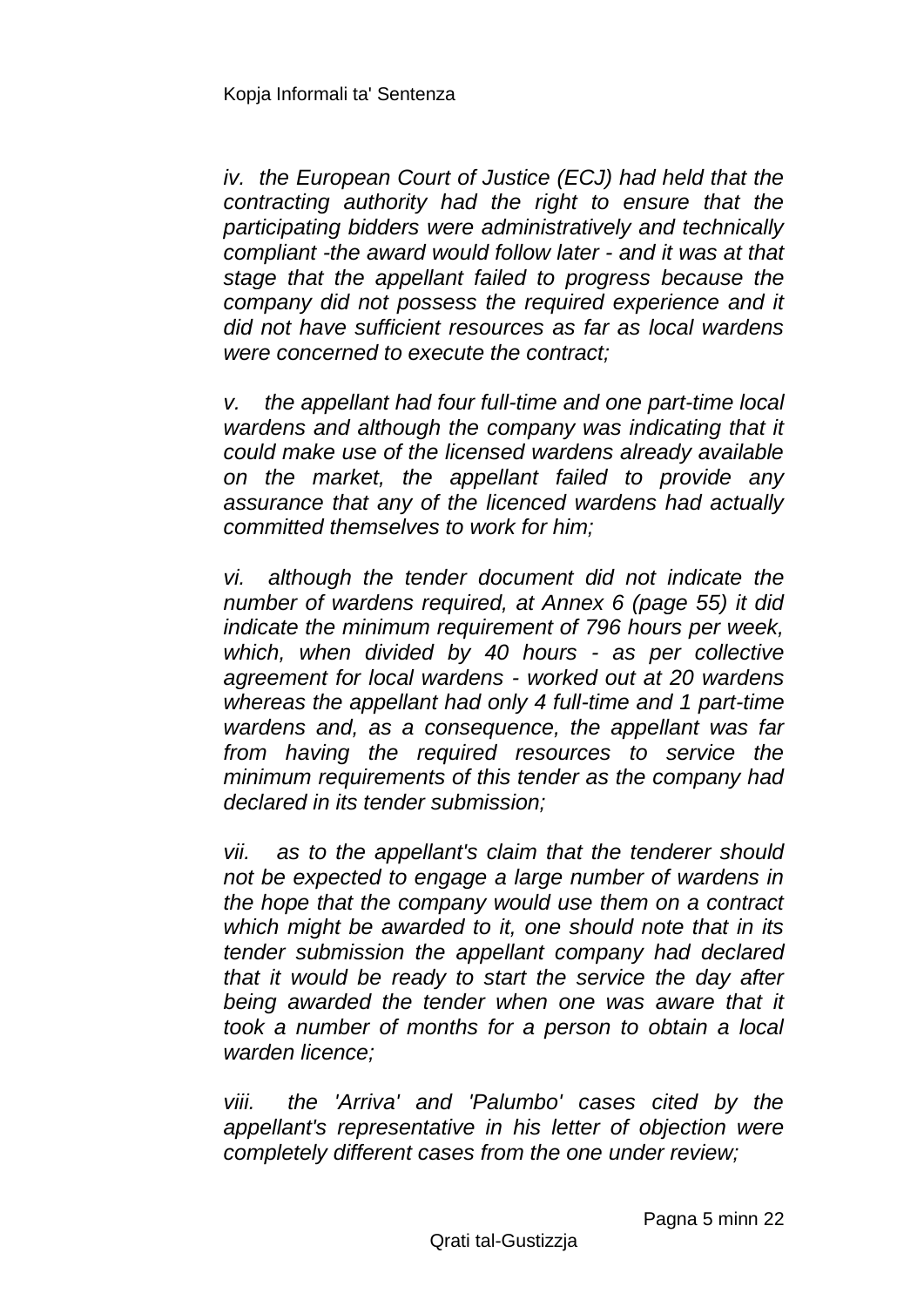*ix. the requirements were clearly indicated in the tender document and in the four addenda/clarifications incorporated in the tender document and hence the process was transparent to all;*

*x. the appellant had lodged a judicial protest whereby the Public Contracts Review Board opined, among other things, that there was no contradiction in the way the tender had been issued and that the principle of transparency had not been adversely affected and that the document, as drafted, was totally in line with established procurement criteria.*

*xi. the appellant did not have the required 5 years experience of the provision of warden services because the experience the same tendering company submitted referred to services rendered to private or public entities which were very different from those performed by a licensed local warden;*

*xii. the tender was issued locally, where there were about three or four operators, and also EU-wide and hence the claim by the appellant that the tender was meant to be won by the incumbent contractor/s was unfounded; and*

*xiii. the contracting authority had the right and the responsibility to put its mind at rest that the bidders were technically competent to deliver the requested service.*

*Dr Andrew Borg Cardona, legal representative of Guard and Warden House Ltd, remarked that (a) contrary to what the appellant seemed to imply, the wardens employed by his client were not going to be available to other contractor/s, including the appellant, because his client would deploy them elsewhere, (b) the 'transfer of business' applied to employees who would lose their job, (c) the 'Palumbo' case cited by the appellant referred to a case where the contractor had taken over the dockyard and the appellant was left free to employ ex-dockyard employees as well as other workers, (d) optimistically, a person required about 6 months to obtain a warden* 

Pagna 6 minn 22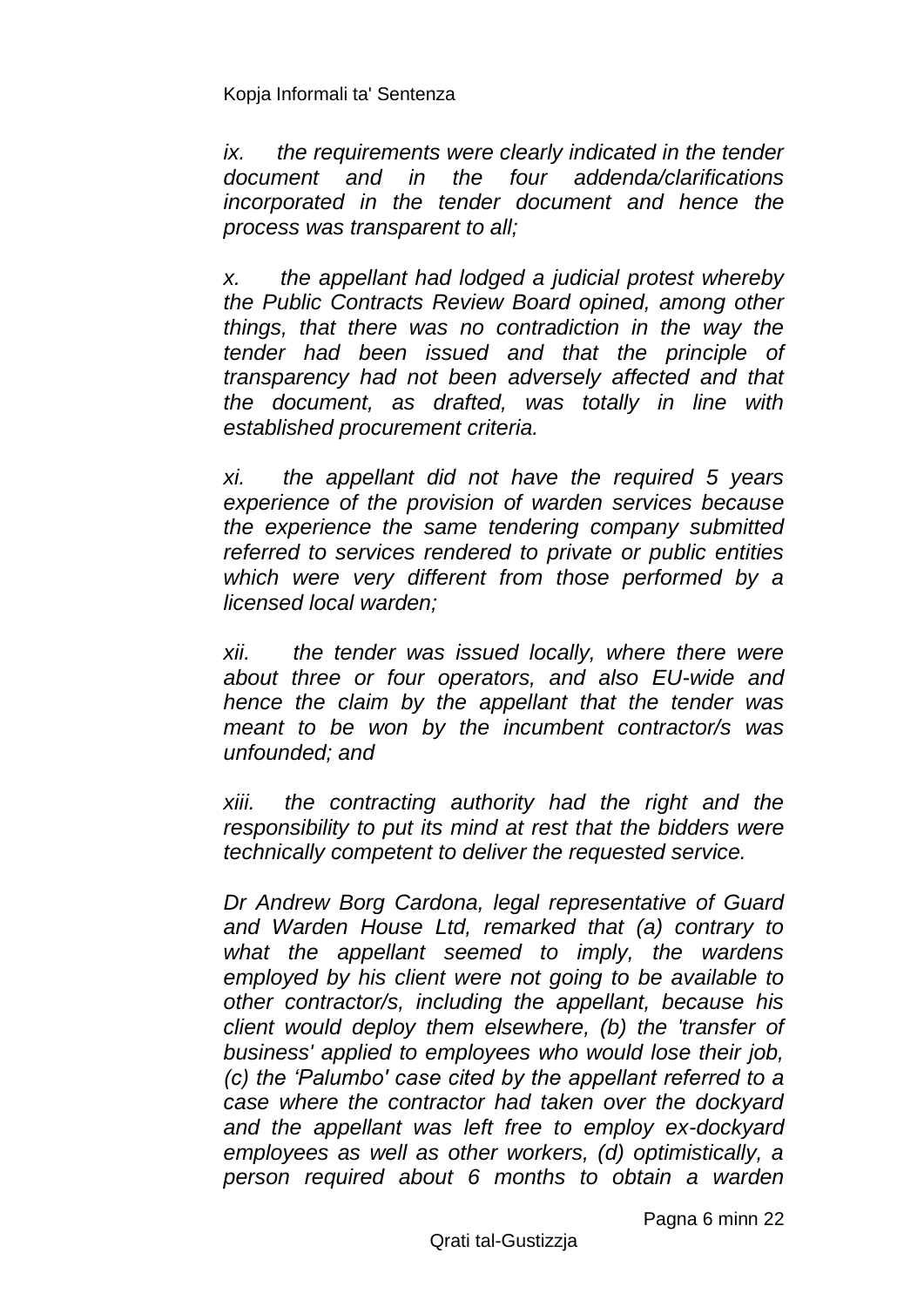*licence, and (e) it was a matter of fact that the incumbent contractor/s already possessed the assets to undertake this tender and that was a point to then: advantage.*

*Dr Malcolm Mifsud, President of the Central Region and Chairman of the Evaluation Board, under oath gave the following evidence:-*

*a. he confirmed that he was involved in the drafting of the tender document;*

*b. he conceded that albeit there was no particular section for 'selection criteria', however, the tenderers submitted their bids in terms of all the provisions contained in the tender document, including the provisions at page 13 and 14 of the tender document under 'Tenderer's Declaration' and Annex 7 'Rates for Services Requested';*

*c. although the number of local wardens was not spelled out, on the other hand, Annex 6 clearly indicated the minimum number of weekly hours required with regard to each locality which, collectively, amounted to 796 hours, however, it was left up to the tenderers to make their own proposals;*

*d. the appellant company had opted out of its own free will to participate in the tendering process and had the opportunity to request clarifications;*

*e. up to the closing date of tender submission the appellant company only had 5 wardens on its books and whilst it did not specify how many wardens it would employ on the contract, yet, it proposed three ways how it would recruit the other wardens that it would require, namely via 'transfer of business', 'call for applications' or a mixture of both;*

*f. unlike waste collection or cleaning services, where it was relatively easy to engage employees, a warden had to be licensed according to law and it took about two months to complete the course besides the time taken by the Commissioner of Police to issue the licence and that*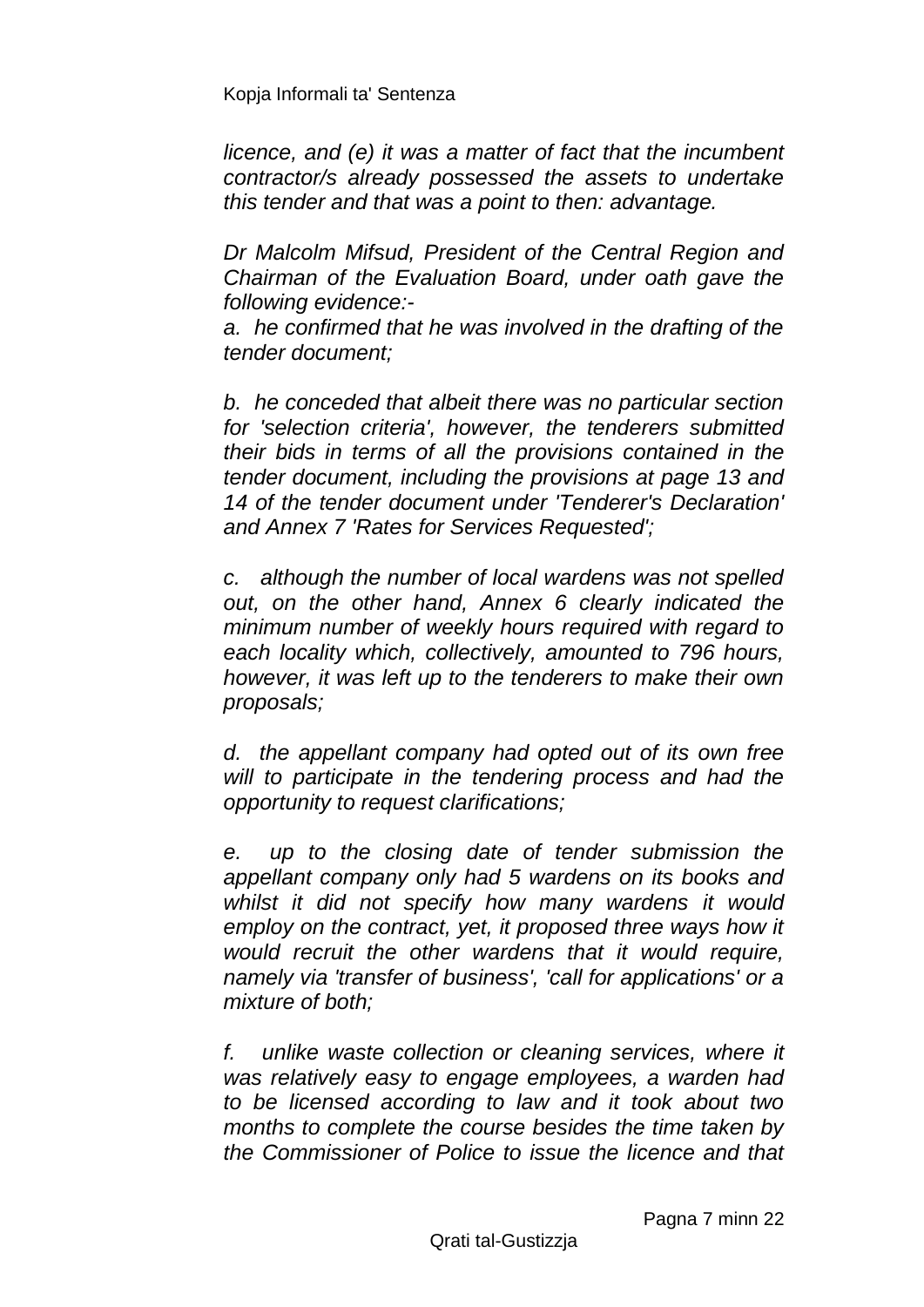*the newly licenced warden had to be shadowed for the first weeks of service;*

*g. no date was specified within which the successful tenderer had to start the service following the signing of the contract, however, that was the prerogative of the contracting authority;*

*h. 'The Private Guards and Local Wardens Act (Cap 389)' referred to local wardens and also to persons licensed overseas provided they were recognized by the Commissioner of Police;*

*i. there were four addenda to the tender document, which formed an integral part of the tender document, and Addendum No. 2 (issued on 5th January 2011) para. 2 'Adjudication of Tenders' stated that:*

*"It is the intention of the Region to award the Contract on the basis of the cheapest technically and administratively compliant tender... (cfr. Clause 12 of the "Instructions to Tenderers") is a basic principle of tenders evaluation procedures. Clarification of this statement is given in the remaining context of Clause 12 which mentions the criteria that will be applied in the process of selection and award."*

*j. from the appellant's tender submission it was evident to the evaluation board that the company could not render the service requested with just five wardens and it failed to indicate in clear and concrete terms how and when it would engage the extra wardens that it would require; and*

*k. he opined that this tender was going to be adjudicated on the basis of the most economically advantageous tender (MEAT) principle.*

*At this point Dr Delia intervened and made the following concluding remarks:-*

*a. he insisted that at no stage did his client declare that the company was going to service the contract with only 5*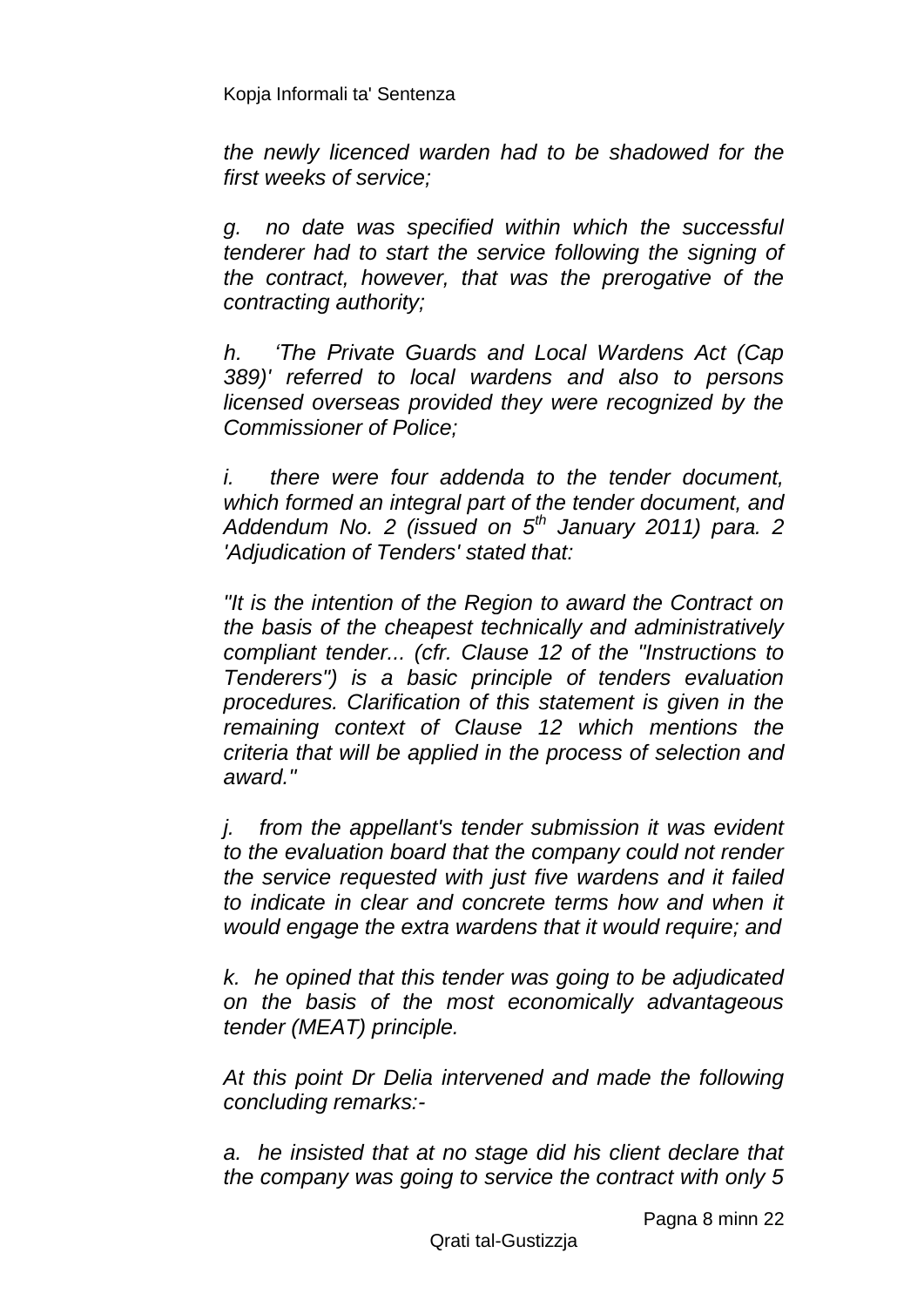*wardens so much so that his client proposed three ways how to engage/recruit the required local wardens;*

*b. he questioned the use of issuing a tender when it was being claimed that the bidders had to have a good number of wardens on their books at the closing date of the tender when, practically, all licenced wardens were employed by the incumbent contractors;*

*c. he referred to Clause 4 of Annex 11 (page 70) - Contractor's information Statement -which stated that "If the information is not available on the closing date for the submissions of this tender, it is to be submitted by the successful tenderer within one week from the receipt of acceptance and the award shall be subject to this condition."* 

*Therefore, according to that provision, the contracting authority could not disqualify the bidder even if the company did not submit the information requested at Annex 11 by the closing date of the tender;*

*d. referred to Regulation 28 which stated that*

*"(2) Contracting authorities may require candidates and tenderers to meet minimum capacity levels in accordance with regulations 51 and 52. The extent of the information referred to in regulations 51 and 52 and the minimum levels of ability required for a specific contract must be related and proportionate to the subject-matter of the contract. The minimum levels shall be referred to in the contract notice."*

*Therefore, according to Reg. 28 the contracting authority 'may' require a minimum and that it was Regs. 51 and 52 that stated that the minimum level 'shall' be referred to in the contract notice;*

*e. the 5 years experience was not a mandatory 'selection' criterion because the 5 years experience was included under Clause 12 which related to the 'award', which in turn did not deal with administrative or technical* 

Pagna 9 minn 22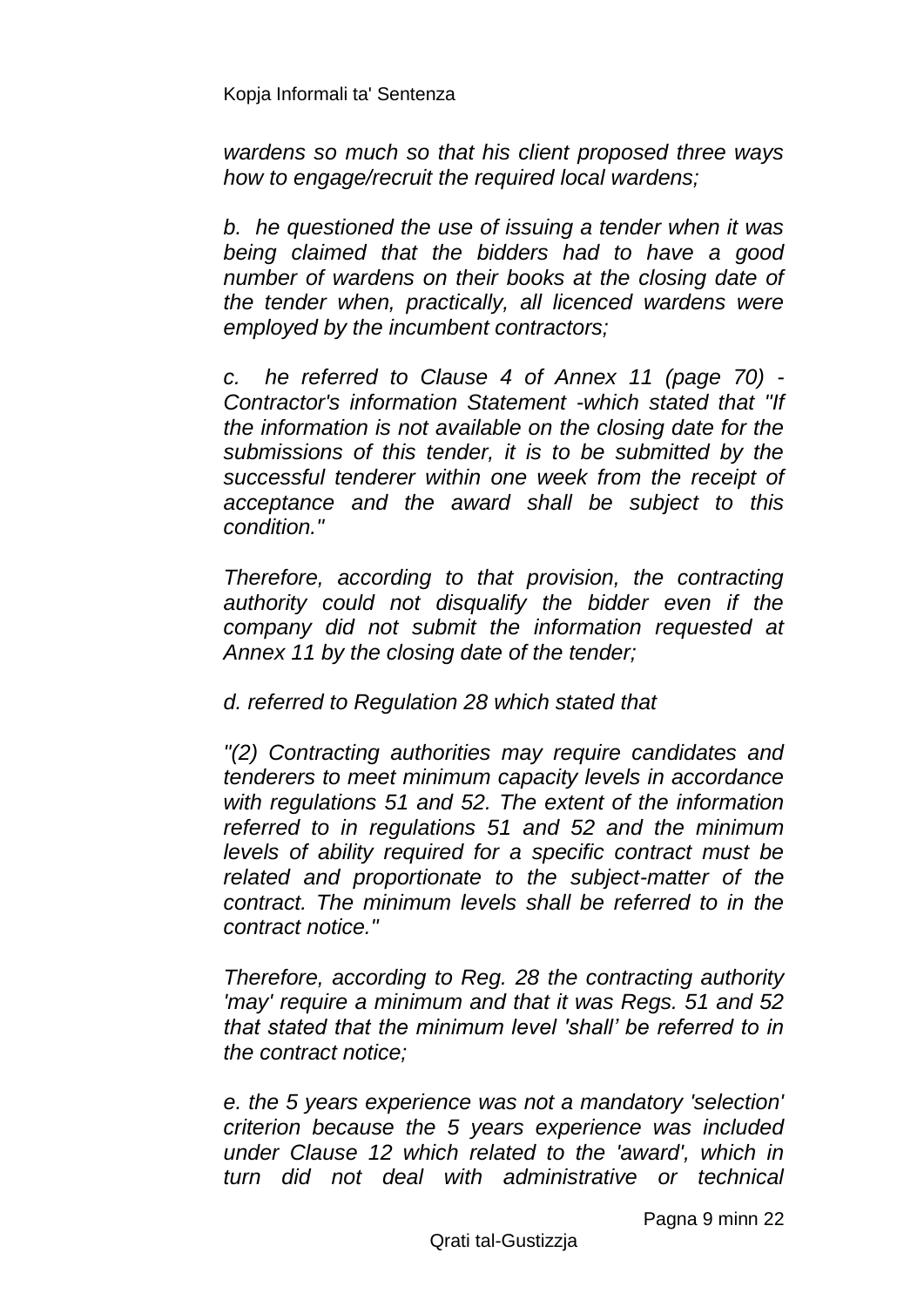*compliance but it dealt with the decision as to who should be awarded the tender;*

*f. the pre-contract procedure instituted by his client was without success because the Public Contracts Review Board then did not have the opportunity to hear and see all the evidence but now it had emerged that Clause 12 was not all that clear as to whether the award was to take place on the basis of the price or the most economically advantageous tender (MEAT) principle so much so that there were those who said the basis was the 'price' and there were others who said the basis was the most economically advantageous tender (MEAT) principle;*

*g. his client should not have been disqualified because of the number of wardens because the tender document did not contain 'selection criteria' but it contained 'award criteria' and even if the number of wardens were to be one of the selection criteria it had to be tied to a date; and*

*h. once the appellant company's claim at the pretendering procedure that the tender document, as drafted, was illegal had not been upheld, his client was now requesting that its offer be reintegrated in the process once the reasons for its exclusion were unfounded.* 

*Dr Keith Grech made the following concluding remarks:-*

*i. the second page of the tender document titled 'Important Notice' stated, among other things, that "tenderers are to make sure that all technical details relevant to their offers are included in Envelope 2. It is still their responsibility to ensure that any relevant literature, brochure, data, drawings, calculations etc necessary for the technical evaluation of their offers are submitted by the closing time and date."*

*ii. the issue as to whether there were selection or award criteria or both, was resolved by Addendum No 2 which had been cited earlier on by Dr Mifsud and Clause 6 (d), which inter alia, stated that "Clarification notes will constitute an integral part of the tender document"*

Pagna 10 minn 22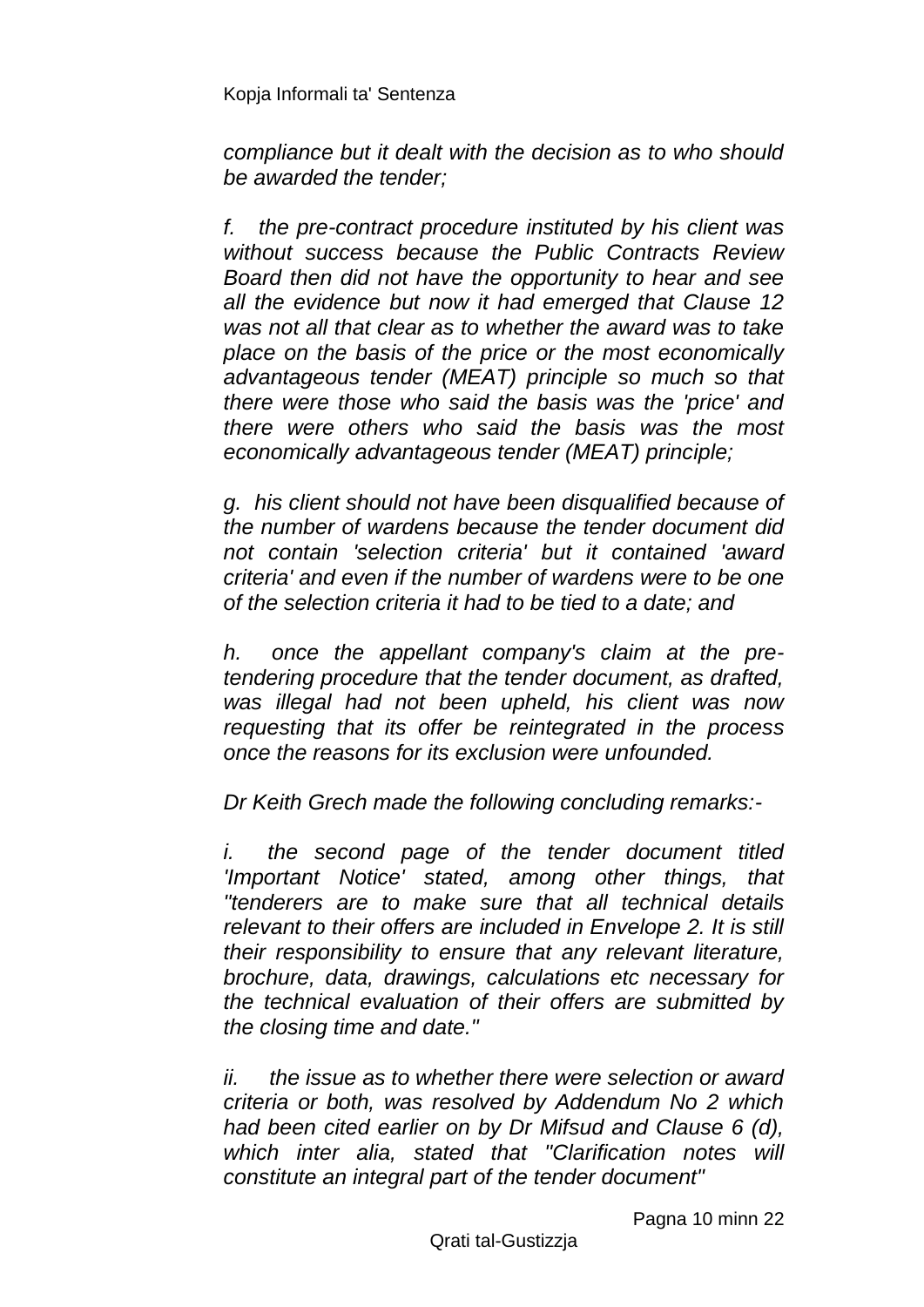*iii. The appellant company was correct that the contracting authority did not indicate the number of wardens required but the same appellant failed to mention that the contracting authority did indicate the minimum number of hours per week needed to service this contract;*

*iv. In its submission the appellant company had stated that the company's "local wardens are already trained'; they "have all the necessary resources to ensure the successful implementation of the contract" and they "will be able to continue without pause". Notwithstanding, the tender submission as a whole and what had been said at the hearing did not lead in that direction;*

*v. Clause 14 (c) at page 9 stated that*

*"Prior to the award of the contract, the Executive Secretary will notify the tenderer in writing if the Region, after due investigation, has reasonable objection to any such proposal or entity. If the Region has a reasonable objection to any such person or entity, the tenderer must submit an acceptable substitute with an adjustment in his tender price to cover the difference in cost occasioned by such substitution."*

*Dr Grech stated that that meant that the tenderer had not only to specify the number of wardens but even to give the details of the persons for verification by the contracting authority;*

*vi. In the circumstances, one had to ask how could the evaluation board put its mind at rest that the appellant company would provide the requested service as from day one of the award, as the company had declared, with only 4 full-time and 1 part-time wardens;*

*vii. The tender was issued locally and across the European Union and it emerged that there were three to*  four local operators and, as a consequence, it was not a *monopolistic market; and*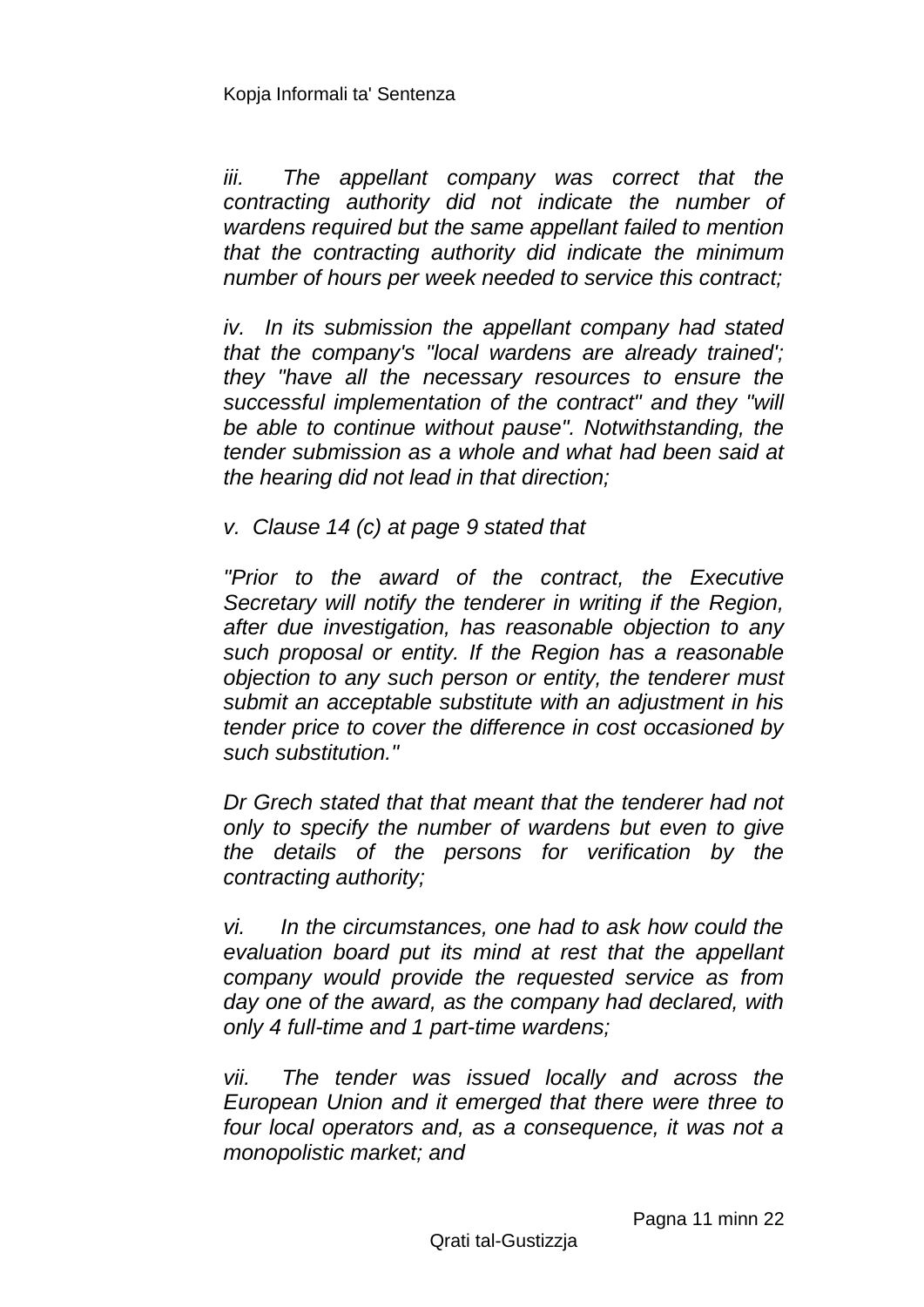*viii. If one were to accede to the appellant company's request to reinstate the company and, in the alleged absence of selection criteria, move on to award stage, then that would preclude the adjudicating board from ensuring that the tenderer was, in fact, administratively and technically competent to undertake the contract.*

*At this point the hearing was brought to a close.* 

*This Board,*

*• having noted that the appellants, in terms of their: 'reasoned letter of objection' dated 8 th April 2011 and also through their verbal submissions presented during the hearing held on 10th June 2011, had objected to the decision taken by the pertinent authorities;*

*• having noted all of the appellant company's representatives' claims and observations, particularly, the references made to the fact that (a) at no stage did the appellant company declare that it was going to service the contract with only 5 wardens so much so that it proposed three ways how to engage/recruit the required local wardens including a 'transfer of business' or 'the submission of a call for applications', (b) there seemed to be little scope in a contracting authority issuing a call like this one when it was being claimed that the bidders had to have a good number of wardens on their books at the closing date of the tender when, practically, all licenced wardens were employed by the incumbent contractors, (c) according to Clause 4 of Annex 11 (page 70) - Contractor's information Statement - the contracting authority could not disqualify the bidder even if the company did not submit the information requested at Annex 11 by the closing date of the tender, (d) the 5 years experience was not a mandatory 'selection' criterion because the 5 years experience was included under Clause 12 which related to the 'award', which in turn did not deal with administrative or technical compliance but it dealt with the decision as to who should be awarded the tender, (e) the appellant company still satisfied the 5 year experience requirement by having provided its services to* 

Pagna 12 minn 22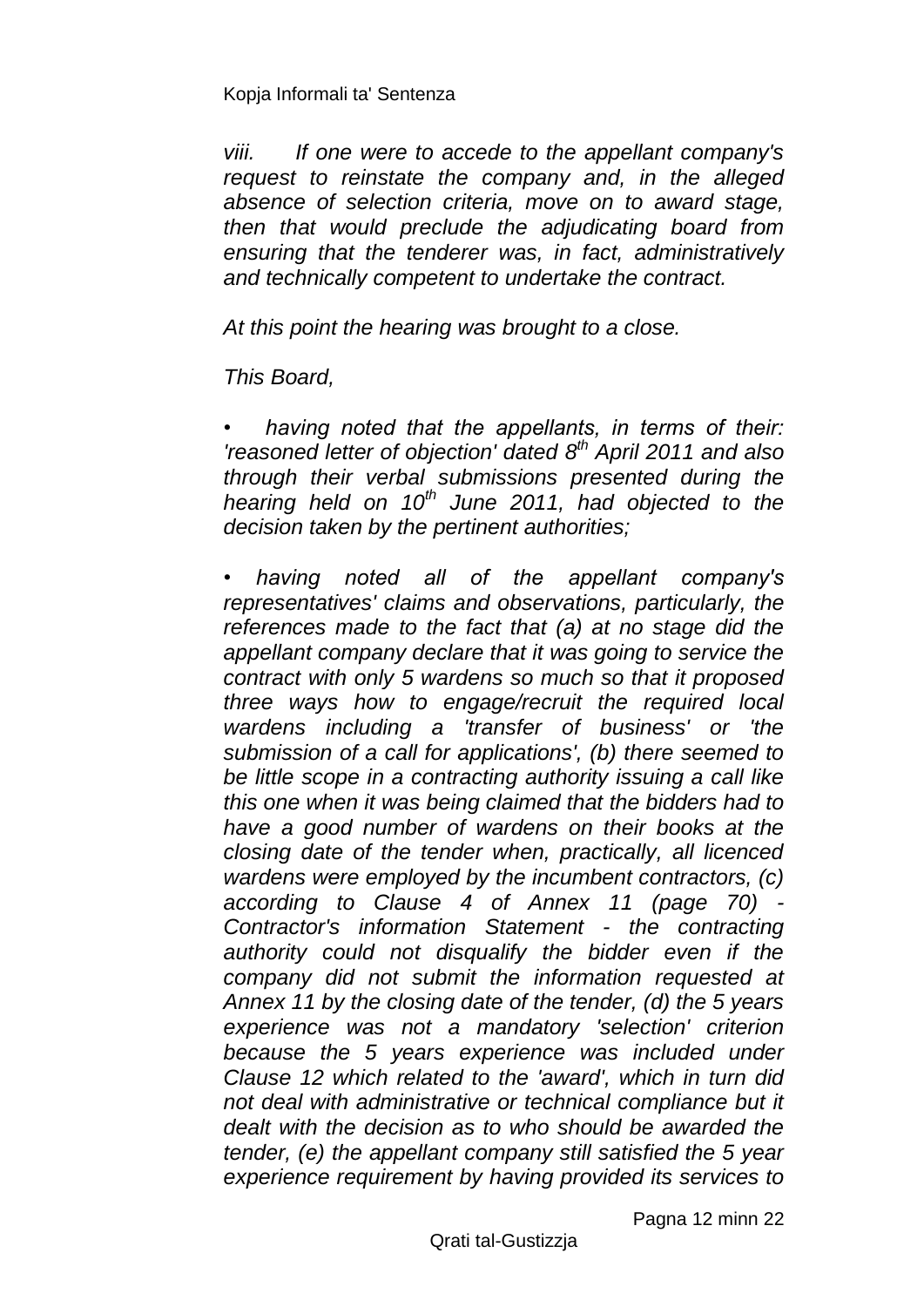*Malta Drydocks from 2003 to 2010, Motherwell Bridge Malta Ltd from 2006 to 2010 and Wasteserv (Malta) Limited from 2004 to 2010 and (f) the appellant company should not have been disqualified because of the number of wardens because the tender document did not contain 'selection criteria' but it contained 'award criteria' and even if the number of wardens were to be one of the selection criteria it had to be tied to a date;*

*• having considered the contracting authority's representative's reference to the fact that (a) the tender was issued for a very specific purpose, namely the provision of a local warden service which had to do with public order so much so that these services were previously rendered by the Police force, (b) the issue as to whether there were selection or award criteria or both, was resolved by Addendum No 2 and Clause 6 (d), which inter alia, stated that "Clarification notes will constitute an*  integral part of the tender document", (c) whilst the *appellant company was correct in arguing that the contracting authority did not indicate the number of wardens required, yet it failed to mention that the contracting authority did indicate the minimum number of hours per week needed to service this contract, (d) in its submission the appellant company had stated that the company's "local wardens are already trained'; they "have all the necessary resources to ensure the successful implementation of the contract" and they "will be able to continue without pause", (e) Clause 14 (c) at page 9 meant that the tenderer had not only to specify the number of wardens but even to give the details of the persons for verification by the contracting authority, (f) one had to ask could the evaluation board put its mind at rest that the appellant company would provide the requested service as from day one of the award - despite the fact that no date was specified within which the successful tenderer had to start the service following the signing of the contract - as the company had declared, with only 4 full-time and 1 part-time wardens when Annex 6 (page 55) did indicate the minimum requirement of 796 hours per week, which, when divided by 40 hours - as per collective agreement for local wardens - worked out at 20 wardens,* 

Qrati tal-Gustizzja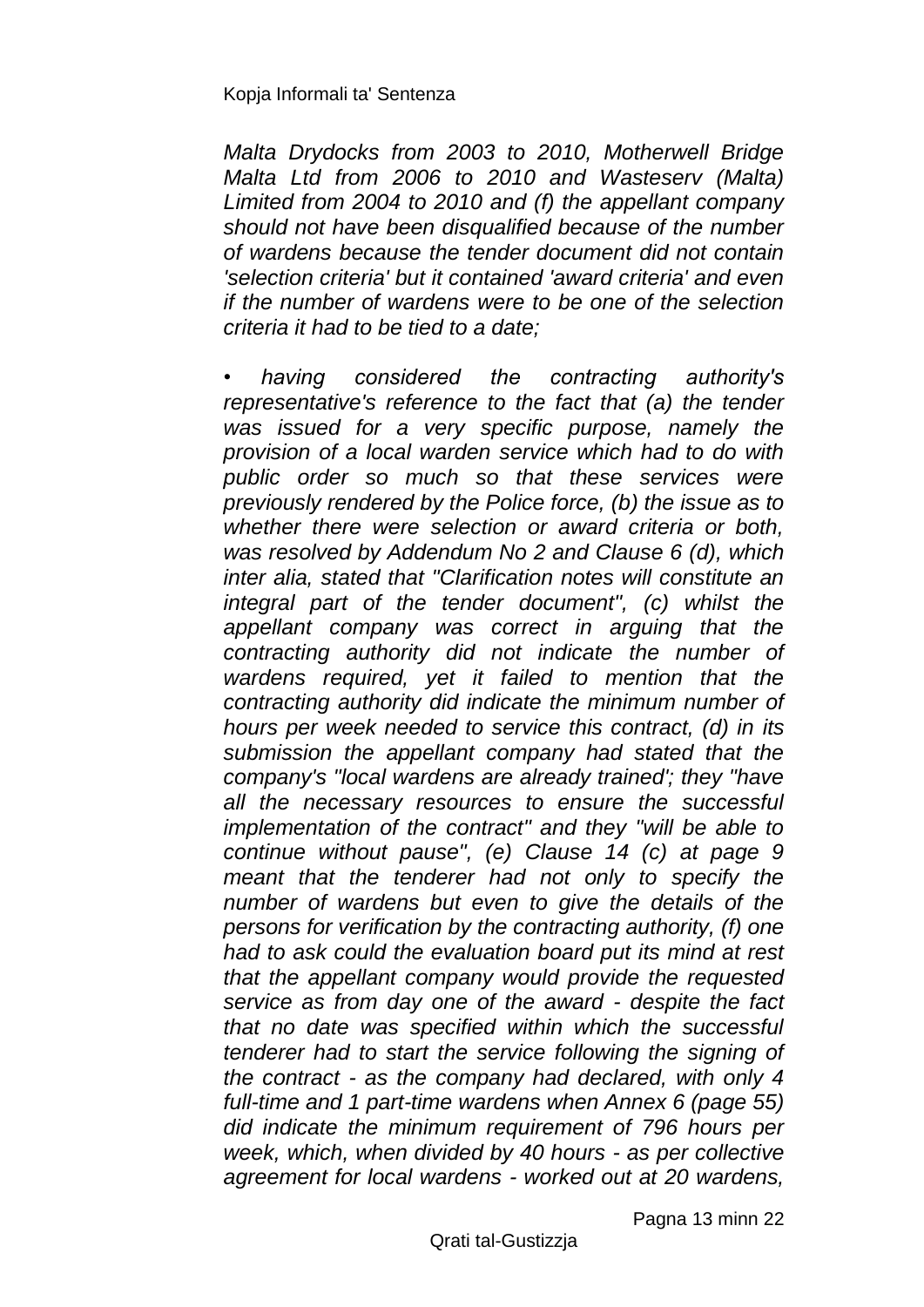*(g) the tender was issued locally and across the European Union and it emerged that there were three to four local operators and, as a consequence, it was not a monopolistic market, (h) the appellant company had opted out of its own free will to participate in the tendering process and had the opportunity to request clarifications, (i) unlike waste collection or cleaning services, where it was relatively easy to engage employees, a warden had to be licensed according to law and it took about two months to complete the course besides the time taken by the Commissioner of Police to issue the licence and that the newly licenced warden had to be shadowed for the first weeks of service and (j) from the appellant's tender submission it was evident to the evaluation board that the company could not render the service requested with just five wardens and it failed to indicate in clear and concrete terms how and when it would engage the extra wardens that it would require;*

*• having also considered Dr Borg Cardona's remarks, particularly, the ones referring to the fact that (a) contrary to what the appellant seemed to imply, the wardens employed by his client were not going to be available to other contractor/s, including the appellant, because his client would deploy them elsewhere, (b) optimistically, a person required about 6 months to obtain a warden licence, and (c) it was a matter of fact that the incumbent contractor/s already possessed the assets to undertake this tender and that was a point to their advantage*

*reached the following conclusions, namely:*

*1. The Public Contracts Review Board argues that it was a matter of fact that the incumbent contractor/s already possessed the assets to undertake this tender and that was a point to their advantage. Yet, this Board is also aware of the fact that this tender was issued both locally and across the European Union and, as a result, at least prima facie, this Board cannot conclude that this tender had the semblance of a pure monopolistic scenario. Nevertheless, this Board would have been more*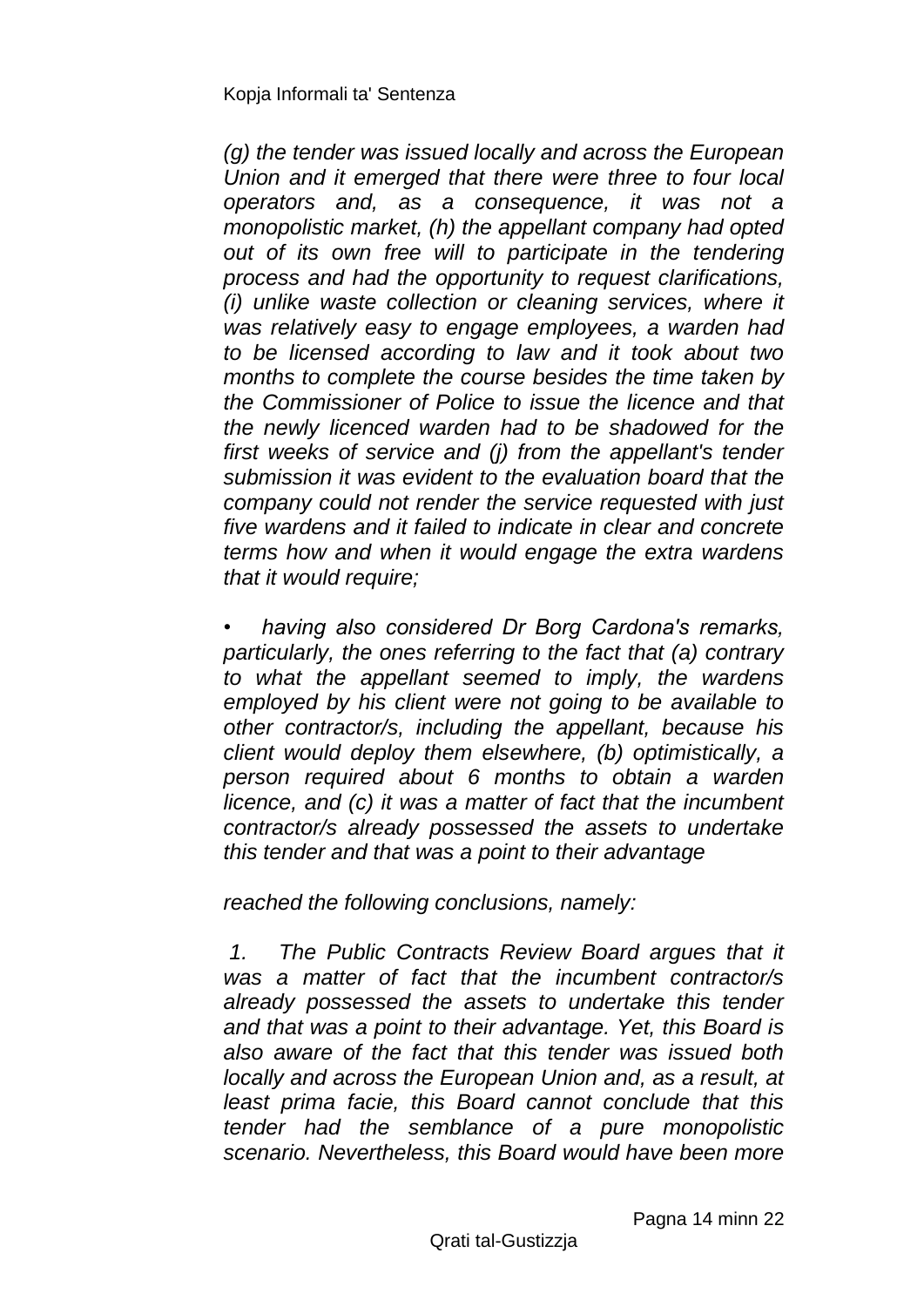*comfortable had the 5 years' experience requirement in the tender specifications not been mandatory.*

*2. The Public Contracts Review Board feels that the argument raised by the appellant company's representative with regard to the said company satisfying the 5 year experience requirement by having provided its services to Malta Drydocks from 2003 to 2010, Motherwell Bridge Malta Ltd from 2006 to 2010 and Wasteserv (Malta) Limited from 2004 to 2010 does not apply in this context considering that the scope of this tender, namely the provision of local warden services, bears no similarity to experience gained when providing services to the likes of Malta Drydocks, Motherwill Bridge, Wasteserv (Malta) Limited and so forth.*

*3. The Public Contracts Review Board contends that, whilst the appellant company was correct in arguing that the contracting authority did not indicate the number of wardens required, yet it is also true that the contracting authority did indicate the minimum number of hours per week needed to service this contract which amounted to 796 hours per week, which, when divided by 40 hours - as per collective agreement for local wardens - worked out at 20 wardens.*

*4. The Public Contracts Review Board cannot accept the claim made by the appellant company when its representatives stated that the company's local wardens are already trained; they have all the necessary resources to ensure the successful implementation of the contract and that they will be able to continue without pause. As amply demonstrated during the hearing such claims were made with the presumption that the evaluation board would accept any of its declared three proposals as possibilities of a way forward, namely that, if successful, the company would be recruiting the other wardens that it would require, namely via 'transfer of business', 'call for applications' or a mixture of both. Now, considering that up to the closing date of tender submission the appellant company only had 5 wardens on its books, this Board feels that the evaluation board was provided with little*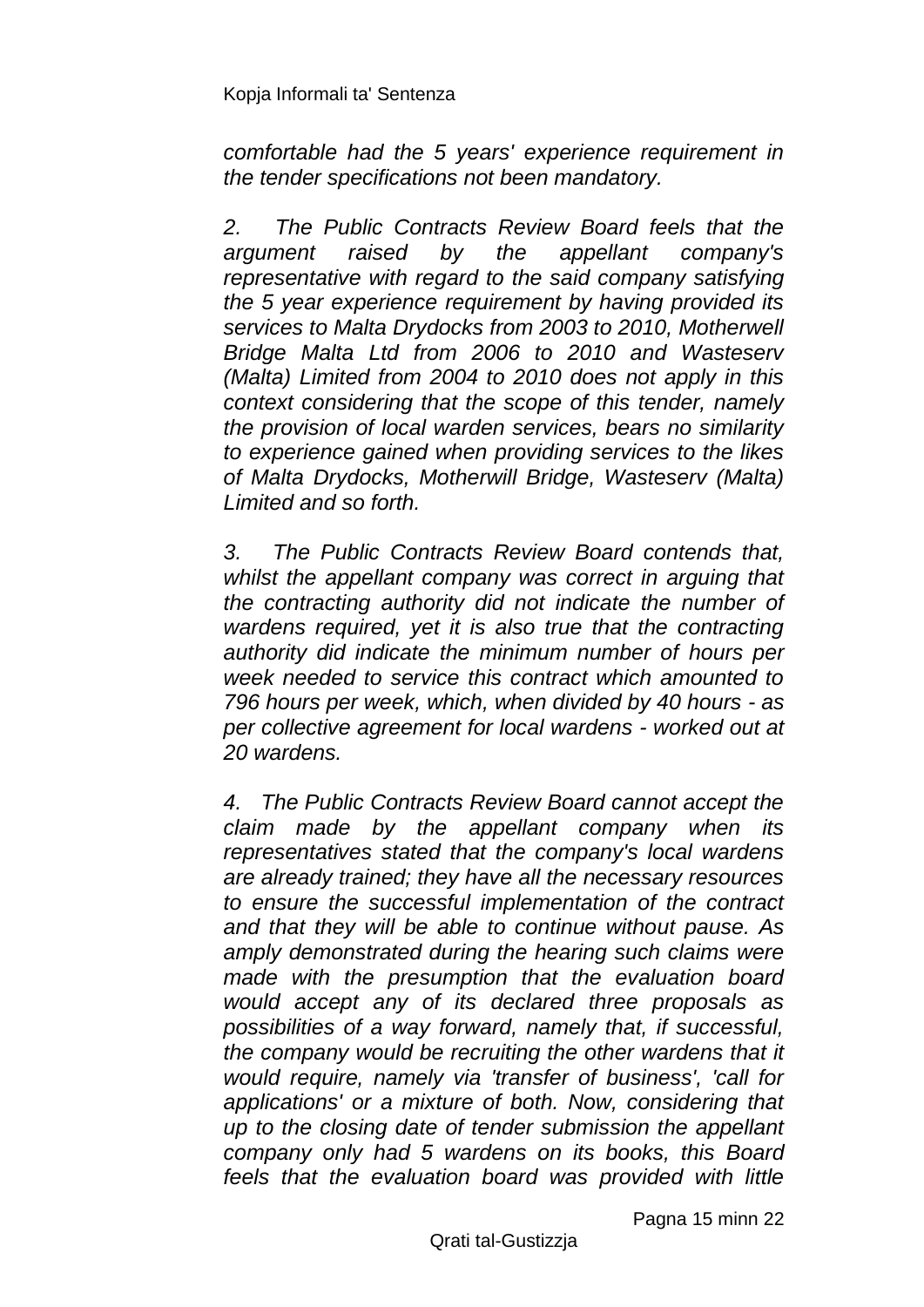*comfort that the appellant company would be able to provide the requested service as from day one following the award and this regardless of the fact that no date was specified within which the successful tenderer had to start the service following the signing of the contract.*

*5. The Public Contracts Review Board feels that, notwithstanding the point raised in (1) above, the appellant company, being fully cognisant that its resources fell short of the immediate human capital requirement as contemplated in the tender document, had enough time to enter into some kind of strategic business relationship (e.g. a foreign counterpart) who could have the right staff complement who would, most probably, need only some basic training, rather than adopting a non-committal wait and see approach until the publication of a tender. This Board opines that, assuming that upon the bid being successful one would have had direct access to trained staff by virtue of the possible adoption of a 'transfer of business' clause was too much of a shot in the dark, especially when one also considers the remark passed by the current operator's representatives who, inter alia, stated that, contrary to what the appellant seemed to imply, the wardens employed by his client were not going to be made available to other contractor/s, including the appellant company, because, if unsuccessful in this tender, his client would deploy them somewhere else.*

*In view of the above this Board finds against the appellant company and also recommends that the deposit paid by the latter should not be reimbursed.*

Rat ir-rikors tal-appell tas-socjeta' Aurelia Enforcement Limited datat 22 ta' Lulju 2011 a fol. 1 tal-process fejn talbet lill-Qorti sabiex *in vista* tal-aggravji minnha mressqa tilqa' l-appell taghha u dan billi tirrevoka u thassar iddeciznjoni appellata.

Rat ir-risposta ta' l-appell tar-Regjun Centrali datata 12 ta' Awwissu 2011 a fol 18 tal-process fejn sostna gharragunijiet hemm indikati li d-decizjoni tal-Bord ta' Revizjoni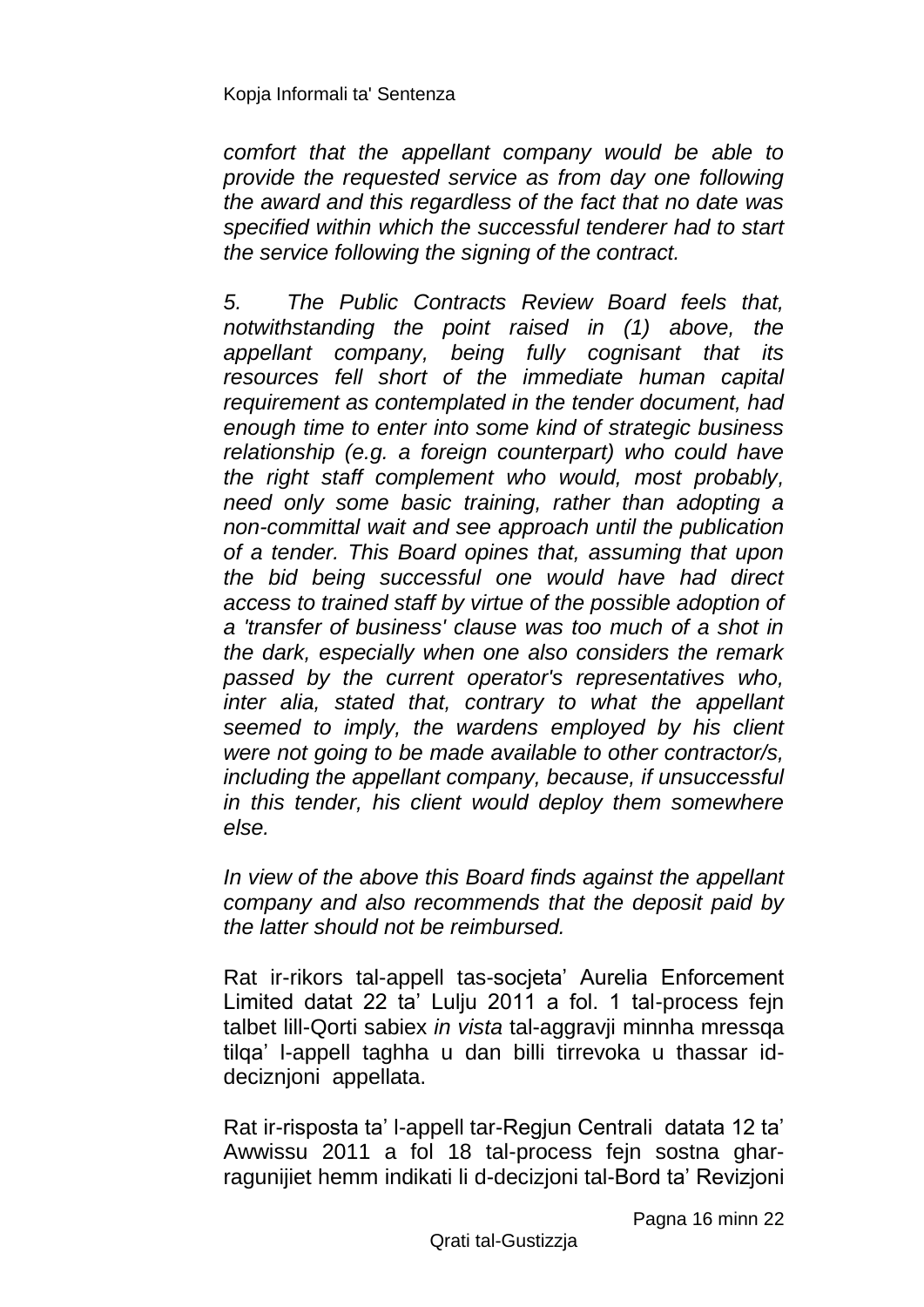dwar il-Kunratti Pubblici hija gusta u timmerita konferma u ghalhekk l-appell interpost ghandu jigi michud bl-ispejjez kollha kontra s-socjeta' appellanti.

Rat ir-risposta tal-Appell tal-Bord ta' Revizjoni dwar il-Kuntratti Pubblici datat 17 ta' Awwissu 2011 a fol 201 talprocess fejn l-esponent umilment issottometta illi l-Appell odjern ghandu jigi michud bl-ispejjez taz-zewg istanzi kontra l-appellant.

Rat ir-risposta tal-Appell tad-Direttur ghal Gvern Lokali datat 23 ta' Awwissu 2011 a fol 207 tal-process fejn lesponenti xtaq jaghmel tieghu r-risposta tal-Kumitat Regjonali formanti parti mill-process.

Rat li dan l-appell kien appuntat ghat-trattazzjoni ghasseduta tat-26 ta' Jannar 2012.

Rat il-verbal tas-seduta mizmuma fis-26 ta' Jannar 2012 fejn meta ssejjah l-appell deher Dr. Keith Grech ghar-Regjun Centrali, Dr. Graziella Bezzina ghall-Bord ta' Revizjoni rapprezentat minn Mr Alfred Triganza, Dr. Susanne Sciberras u Dr. Angele Vella ghad-Dipartiment tal-Kunsill, u Dr. Adrian Delia ghall-appellanti prezenti. Iddifensuri ttrattaw il-kaz. L-appell gie differit ghas-sentenza in difett t'ostakolo ghat-30 ta' Ottubru 2012.

Rat id-dokumenti esebiti.

Rat l-atti kollha l-ohra tal-kawza.

Rat l-atti kollha tal-istess kawza inkluz id-decizjoni tal-Bord tar-Revizjoni Dwar Kuntratti Pubblici fl-ismijiet premessi datata 29 ta' Lulju 2011.

## **II. KONSIDERAZZJONIJIET.**

Illi l-appell odjern huwa fis-sens li (a) li l-Bord naqas fiddecizjoni tieghu sabiex jaghmel ezami mill-gdid u dettaljat tar-ragunijiet migjuba mill-awtorita' kontraenti ghat-twarrib tal-offerti anzi skont l-appellant il-Bord qaghad biss fuq dak li gie sottomess quddiemu mill-partijiet; (b) kellha ssir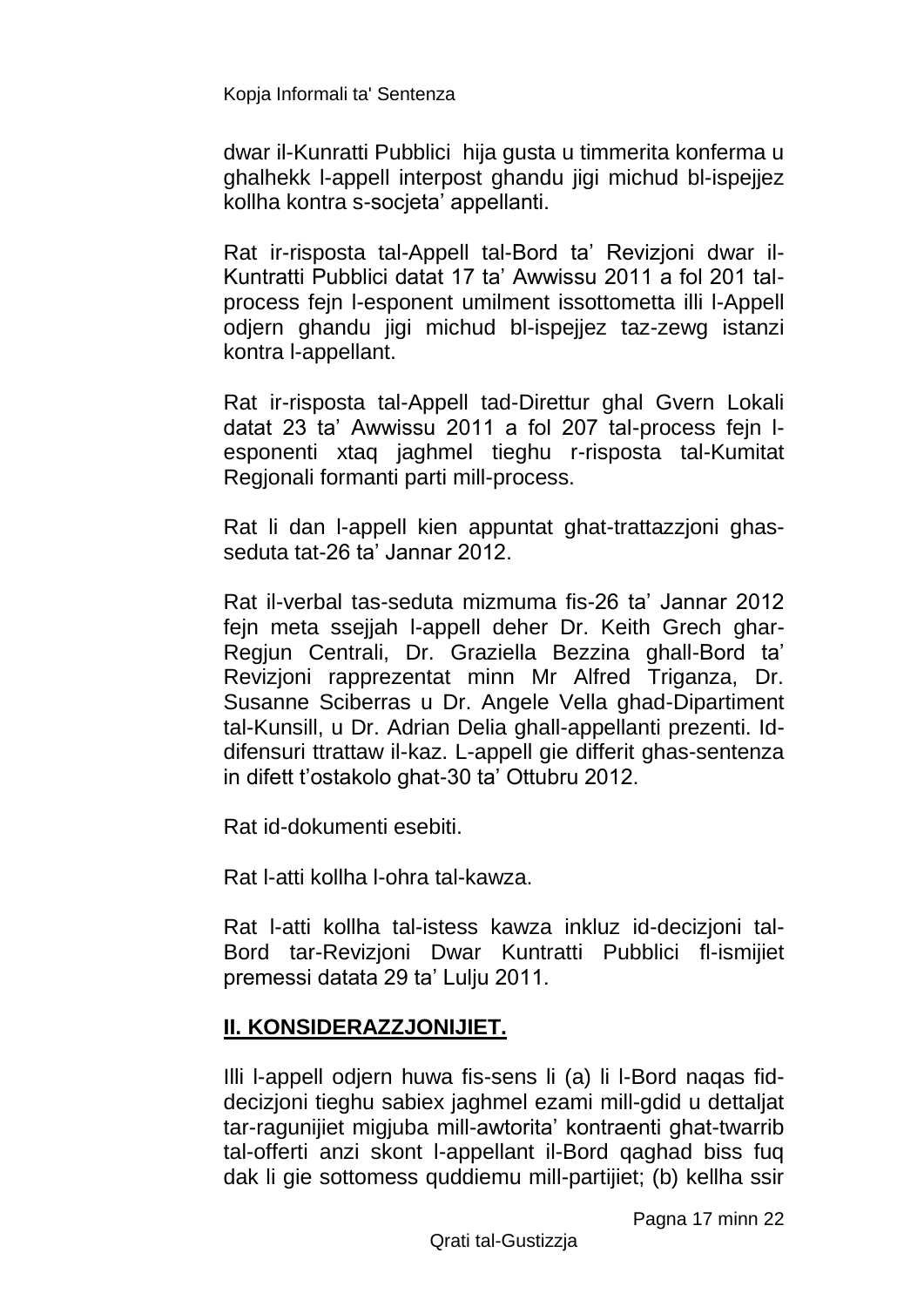differenza bejn is-*Selection Criteria* u l-*Award Criteria* fissens li kif stabbilit fis-sentenza tal-Qorti tal-Gustizzja Ewropea fil-kaz **"Lianakis AE vs Alexandroupolis et"**  (24 ta' Jannar 2008) ma tistax tintuza s-*selection criteria* sabiex jigi moghti kuntratt, u lanqas jista' jintuza l-*award criteria* sabiex jigi mwarrab l-offerent b'dan allura li ssocjeta' appellanti qed isostni li uzat l-*award criteria* sabiex eskludiet lis-socjeta' appellanti mill-konkorenza taghha ghall-ghoti tat-*Tender*, u din il-materja ma jidhirx li giet ikkunsidrata fid-decizjoni tal-Bord minkejja sottomissionijiet li saru fit-8 ta' April 2011 u 10 ta' Gunju 2011.

Illi dwar dan jinghad li l-appellat ir-Regjun Centrali sostna li ma huwiex appell fuq punt ta' ligi, izda din il-Qorti ma taqbilx ma' din l-eccezzjoni ghaliex ladarba l-appellant qed jallega li l-Bord ma osservax il-Ligi u naqas li jaghti adittu ghal dak sottomess minnu lill-Bord, mela dan fih innifsu huwa punt ta' dritt appellabbli quddiem din il-Qorti.

Illi dwar l-ewwel aggravju din il-Qorti thoss li fid-decizjoni tieghu l-istess Bord ikkonsidra effettivament l-aggravji kollha tas-socjeta' appellanti u fejn jidher car mill-istess decizjoni li hija kkonsidrat li skont is-Sejha ghall-Offerti kienet mandatarja l-premessa li l-offerent kellu jkollu hames snin esperjenza u *track record* ta' hames snin, u mill-offerta maghmula mis-socjeta' appellanti jidher li hija ma kellhiex dawn in-numru ta' snin ta' esperjenza u dan kif rikjest b'mod mandatarju fil-klawsola numru 12 ta' *Instructions to Tenderers*; dwar l-element l-iehor li ssocjeta' appellanti ma kienitx f'posizzjoni taghti s-servizz rikjest b'hames *wardens* biss li kienu attwalment fuq ilkotba taghha, pero' fid-decizjoni jinghad car li s-Sejha ghall-Offerti (OS) kienet tirrikjedi li l-inqas numru ta' sieghat kellu jkun ta' 796 siegha fil-gimgha li allura jfisser li meta divizi b'gimgha ta' erbghin siegha, kien hemm bzonn minimu ta' 20 *warden* li jirrizulta li l-socjeta' appellanti ma kellhiex. Dawn kienu elementi li l-offerent kellu jkollu u jipprovdi fl-offerta u jidher li l-istess Bord ikkonsidra l-istess SO kienet irrikjediet l-istess bhala *Selection Criteria*, u allura d-decizjoni kienet fis-sens li ladarba s-socjeta' appellanti ma ssodisfatx l-istess *criteria*,

Pagna 18 minn 22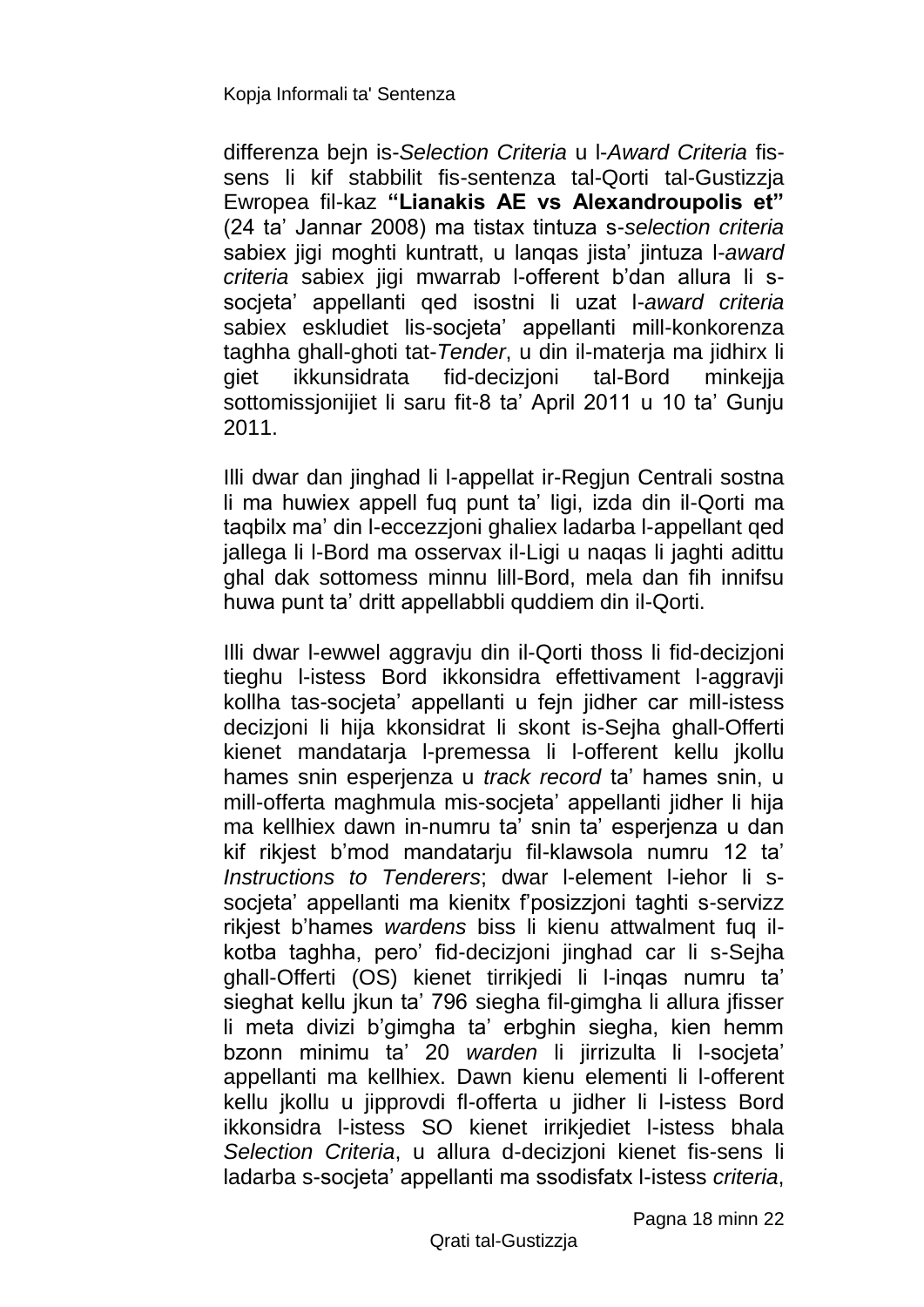mela allura d-decizjoni tar-Regjun Centrali tal-Assocjazzjoni Kunsilli Lokali kienet korretta u fil-fatt cahdet l-istess. Fil-fatt fil-konsiderazzjonijiet kollha moghtija lill-Bord jidher car li mhux minnu dak allegat missocieta' appellanti li I-Bord ma kkonsidrax issottomissjonijiet tal-appellanti, anzi jidher li dan sar u ddecizjoni hija ben motivata skont il-ligi. Il-fatt li s-socjeta' appellanti ma qablitx mal-konkluzjonijiet tal-Bord ma jfissirx li l-Bord ma kkunsidrax dak minnha sottomess u ghalhekk dan l-ewwel aggravju qed jigi michud.

Illi dwar it-tieni aggravju jinghad u jirrizulta li l-aggravju tas-socjeta' appellanti kien gie ndirizzat fl-*Addendum No. 2* (5 ta' Jannar 2011) *para. 2 "Adjudication of Tenders"* li sostna li:-

*"It is the intention of the Region to award the Contract on the basis of the cheapest technically and administratively compliant tender…. (cfr. Clause 12 of the "Instructions to Tenderers") is a basic principle of tenders evaluation procedures. Clarification of this statement is given in the remaining context of Clause 12 which mentions the criteria that will be applied in the process of selection and award".*

Illi minn qari tal-istess decizjoni tal-Bord jidher car li tali rekwiziti fis-Sejha tal-Offerta, mertu anke tal-appell missocjeta` appellanti quddiem il-Bord gew ikkunsidrati, kemm minhabba dak indikat fil-klawsola 12 tas-Sejha ghall-Offerti u wkoll minn dak li nghad *f'Addendum No. 2* (5 ta' Jannar 2011) para. 2 *"Adjudication of Tenders"* bhala parti mis-*Selection criteria* u la darba dawn ma gewx sodisfatti fl-offerta maghmula mis-socjeta' appellanti, mela allura l-Bord iddecieda li jikkonferma ddecizjoni tar-Regjun Centrali Assocjazzjoni tal-Kunsilli Lokali li l-offerta tas-socjeta' appellanti ma kenitx konformi ma' dak rikjest fl-istess *tender* b'dan li minhabba rragunijiet hemm indikati ma kenitx teknikament konformi mal-kriterji mandatarji ta' ghazla li kellhom ikunu kontenuti fl-istess offerta u ghalhekk kien hemm bazi sabiex l-istess socjeta' appellanti tigi skwalifikata, b'dan li jidher car li listess Bord ikkonsidra tali rekwiziti bhala mandatarji ghall-

Pagna 19 minn 22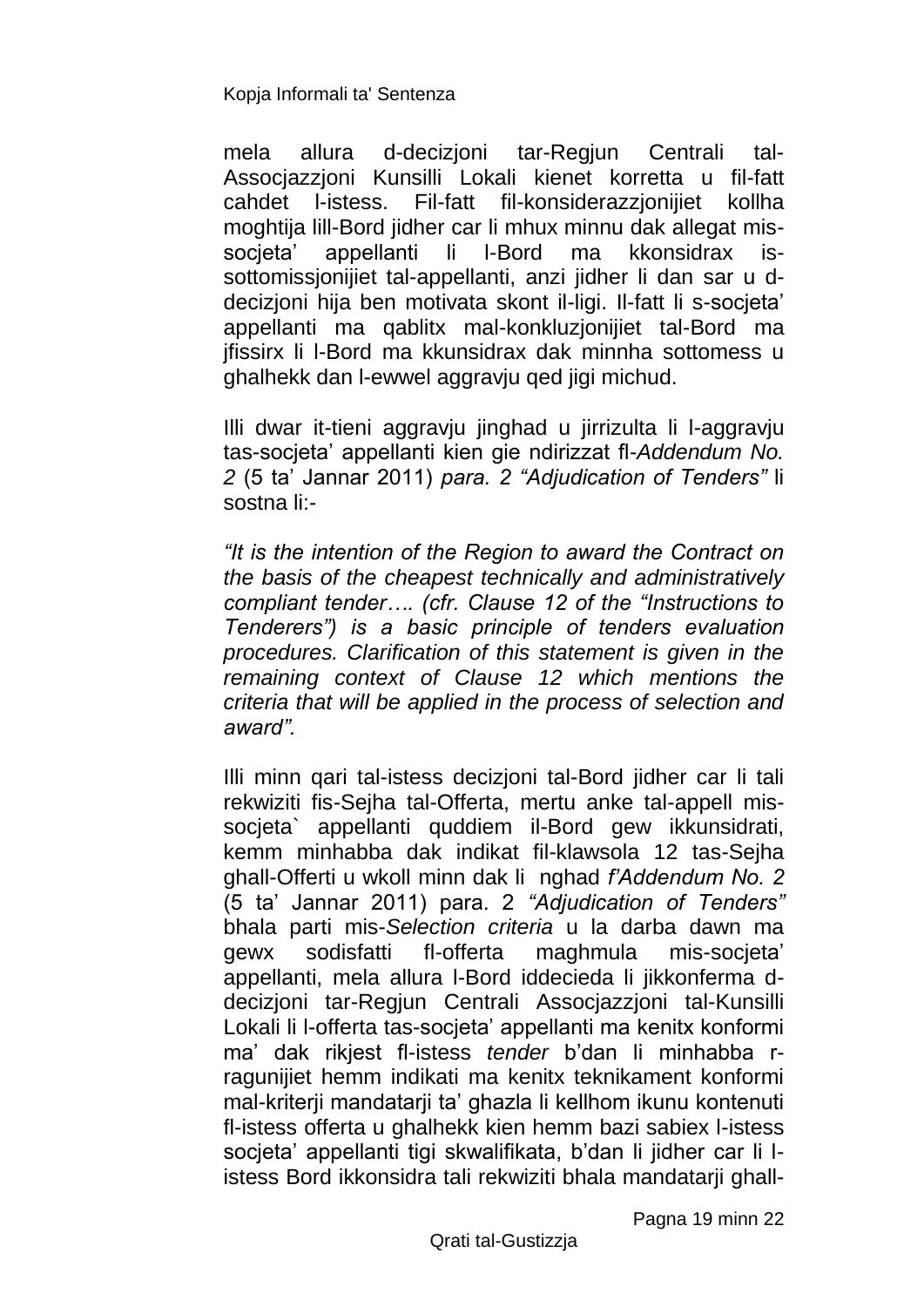process ta' kwalifikazzjoni tas-socjeta' appellanti bhala offerent kwalifikat sabiex jippartecipa ghall-ghoti jew *award* tat-*tender* u dan huwa anke konformi ma' dak ritenut fis-sentenza tal-Qorti tal-Gustizzja Ewropea fil-kaz **"Lianakis AE vs Alexandroupolis et"** (24 ta' Jannar 2008) fejn inghad li *"the criteria selected as 'award criteria' by the contracting authority relate principally to the experience, qualifications, and means of ensuring proper performance of the contract in question. Those are criteria which concern the tenderers' suitability to perform the contract and which therefore do not have the status of 'award criteria' pursuant to Article 36 (1) of Directive 92/50". Consequently it must be held that in a tendering procedure, a contracting authority is precluded by Article 23 (1), 32, and 36 of Directive 92/50 from taking into account as 'award criteria' rather than as 'qualitative selection criteria' the tenderers experience, manpower and equipment, or their ability to perform the contract by the anticipated deadline".* B'hekk dan it-tieni aggravju qed jigi michud ukoll u l-appell qed jigi michud.

Illi ghall-kompletezza jinghad li l-Bord ta' Revizzjoni dwar il-Kuntratt ma huwiex il-legittmu kontradittur u ghalhekk qed jigi lliberat mill-osservanza tal-gudizzju.

Illi l-istess jinghad dwar id-Dipartment tal-Kunsilli Lokali u dan *in vista* tal-fatt li l-Kumitat Regjonali huwa abbazi ta' **l**artikolu 3 (2) Tar-Regolamenti tal-2011 dwar il-**Kumitati Regjonali** munit b'personalita` guridika distinta u ghalhekk l-istess appellat id-Dipartment tal-Kunsilli Lokali ma huwiex il-legittmu kontradittur.

## **III. KONKLUZJONI.**

Illi ghalhekk ghal dawn il-motivi, din il-Qorti, **taqta' u tiddeciedi, billi filwaqt li tilqa' l-ewwel eccezzjoni tad-Direttur Ghal Gvern Lokali fir-risposta tal-appell tieghu datat 23 ta' Awwissu 2011 u tal-Bord ta' Revizjoni dwar il-Kuntratti Pubblici risposta tal-appell tieghu datata 17 ta' Awwissu 2011 u tiddikjara li ma humiex il-legittimi kontraditturi u ghalhekk tillibera listess mill-osservanza tal-gudizzju, u fil-waqt li tilqa' r-**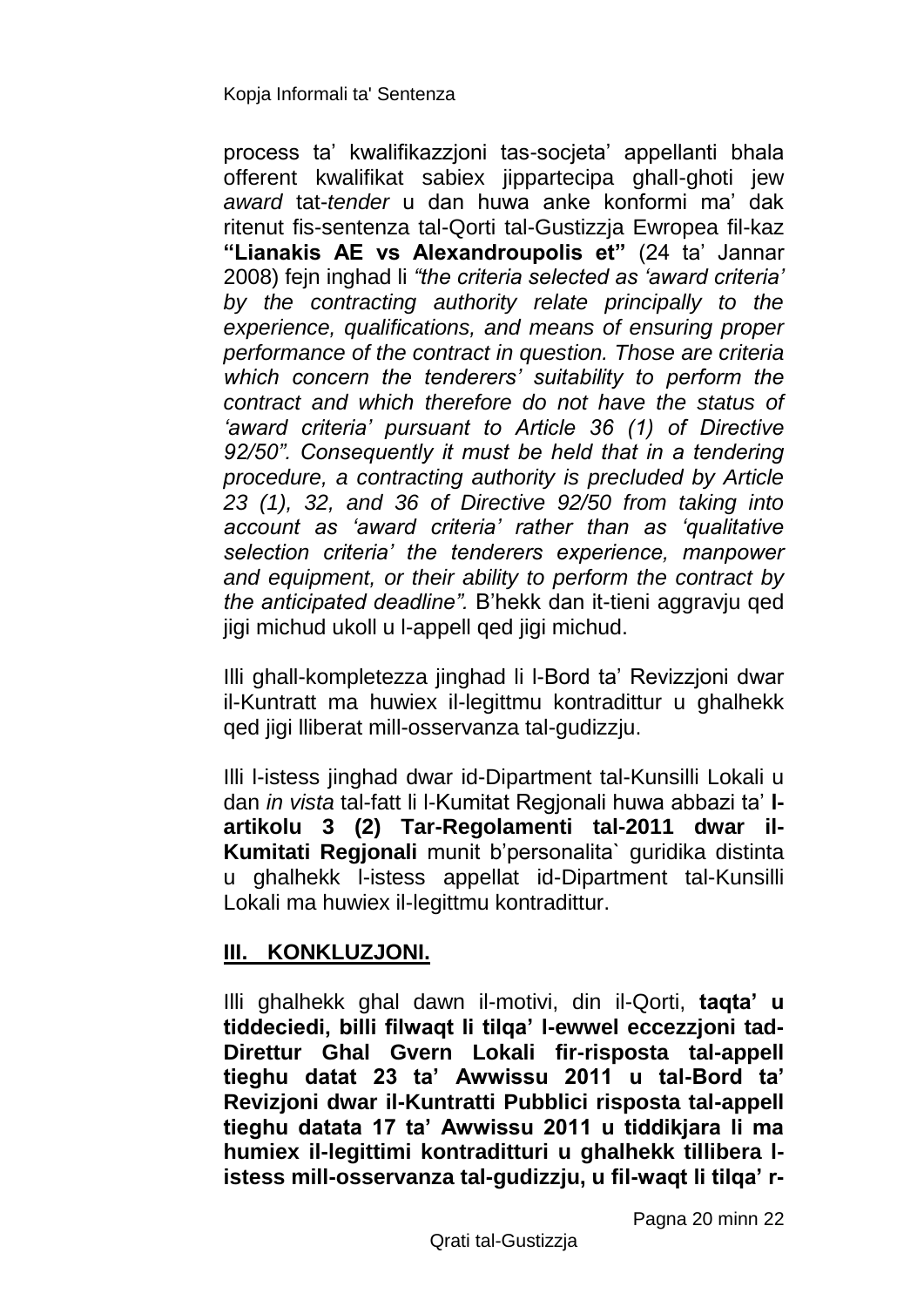**risposta tal-appell tar-Regjun Centrali datata 12 ta' Awwissu 2011 biss in kwantu l-istess hija konformi ma' dak hawn deciz, tichad l-appell interpost missocjeta' appellanti Aurelia Enforcement Limited firrikors tal-appell taghha datat 22 ta' Lulju 2011 ghaliex l-istess appell huwa nfondat fil-fatt u fid-dritt gharragunijiet**